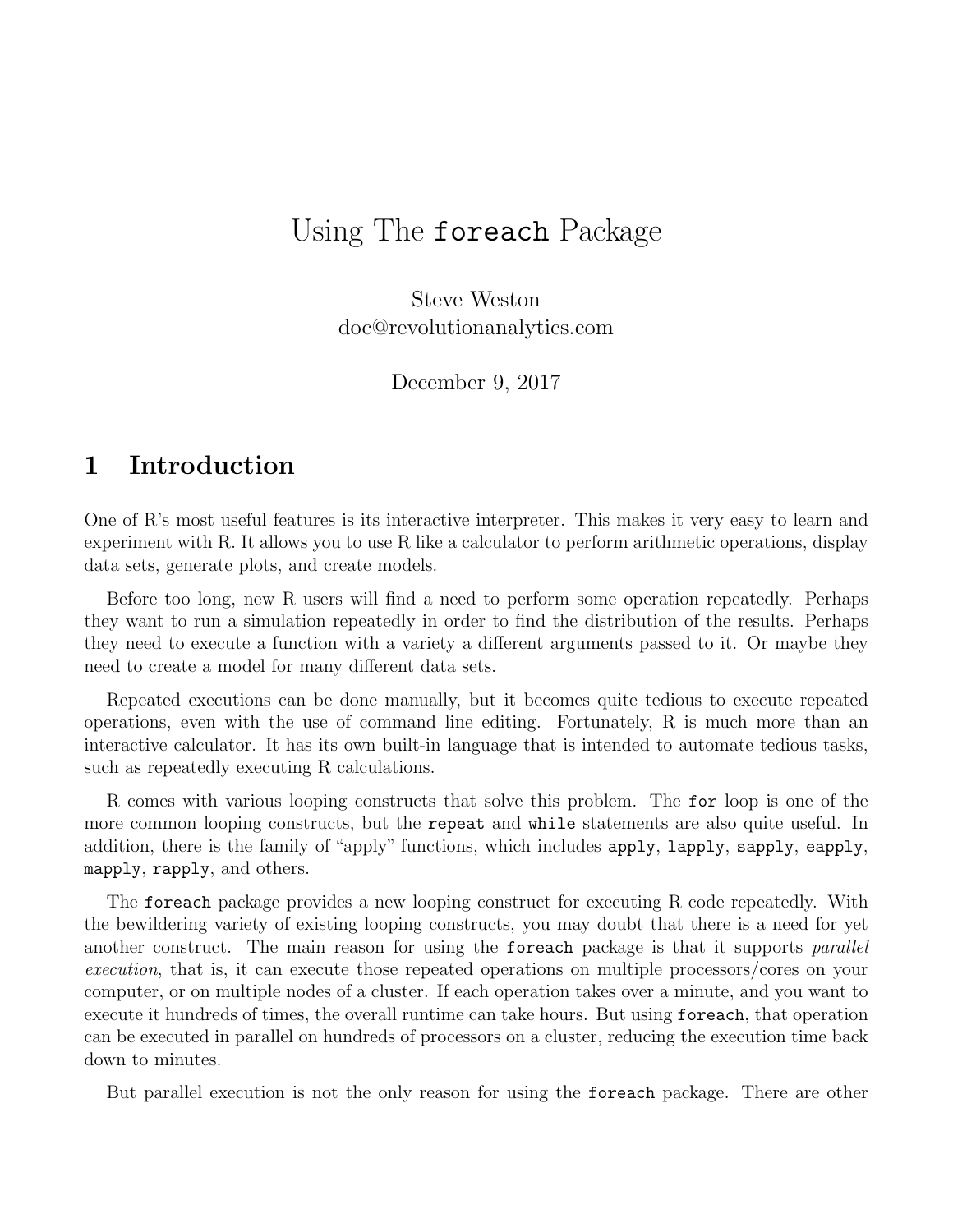reasons that you might choose to use it to execute quick executing operations, as we will see later in the document.

### 2 Getting Started

Let's take a look at a simple example use of the foreach package. Assuming that you have the foreach package installed, you first need to load it:

#### > library(foreach)

Note that all of the packages that foreach depends on will be loaded as well.

Now I can use foreach to execute the sqrt function repeatedly, passing it the values 1 through 3, and returning the results in a list, called  $x^1$  $x^1$ :

```
> x <- foreach(i=1:3) %do% sqrt(i)
> x
[1]]
[1] 1
[[2]]
[1] 1.414214
[[3]]
[1] 1.732051
```
This is a bit odd looking, because it looks vaguely like a for loop, but is implemented using a binary operator, called %do%. Also, unlike a for loop, it returns a value. This is quite important. The purpose of this statement is to compute the list of results. Generally, foreach with %do% is used to execute an R expression repeatedly, and return the results in some data structure or object, which is a list by default.

You will note in the previous example that we used a variable i as the argument to the sqrt function. We specified the values of the i variable using a named argument to the foreach function. We could have called that variable anything we wanted, for example,  $a$ , or  $b$ . We could also specify other variables to be used in the R expression, as in the following example:

<span id="page-1-0"></span><sup>1</sup>Of course, sqrt is a vectorized function, so you would never really do this. But later, we'll see how to take advantage of vectorized functions with foreach.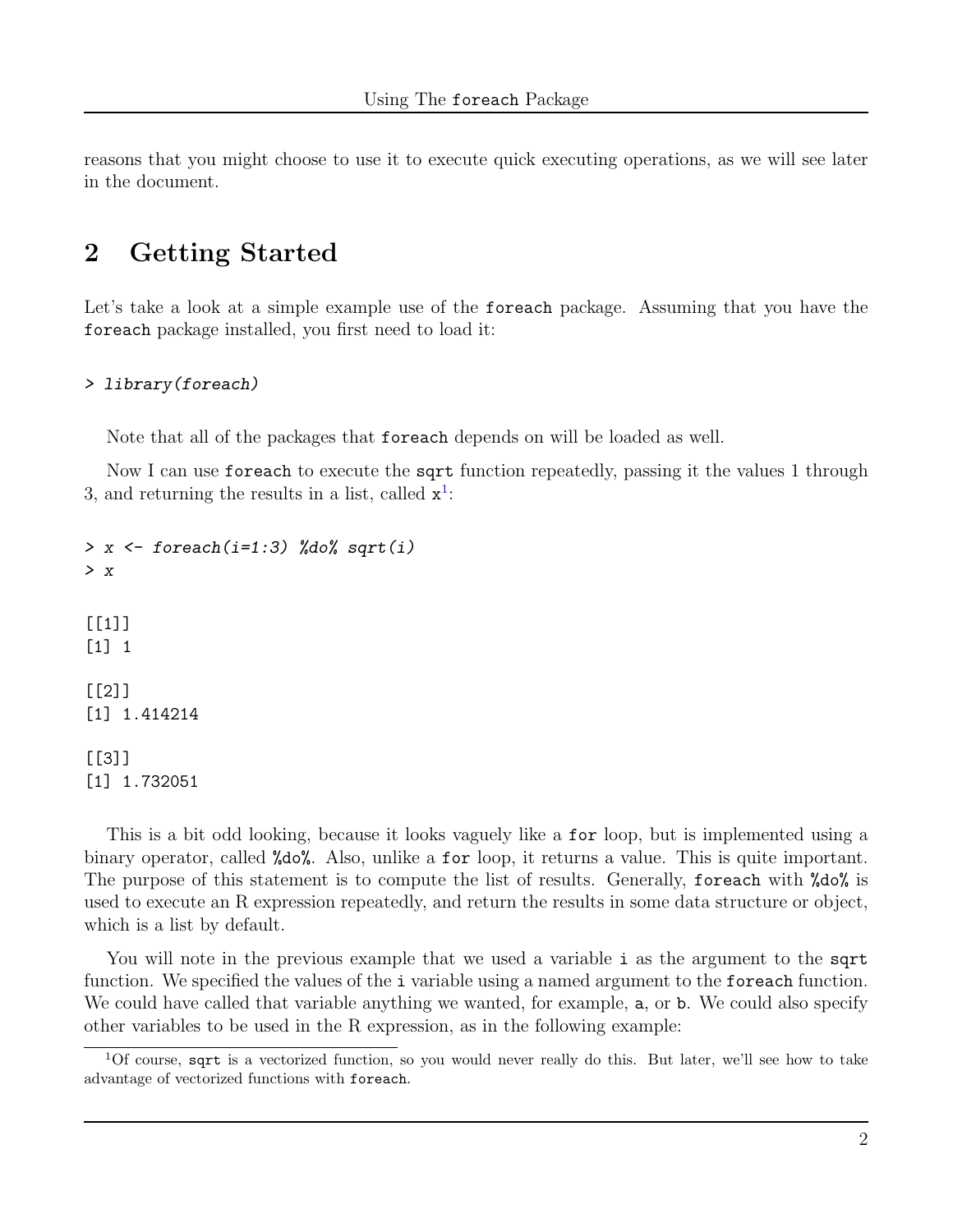```
> x \le foreach(a=1:3, b=rep(10, 3)) %do% (a + b)
> x
[[1]]
[1] 11
[[2]]
[1] 12
[[3]]
[1] 13
```
Note that parentheses are needed here. We can also use braces:

```
> x <- foreach(a=1:3, b=rep(10, 3)) %do% {
+ a + b
+ }
> x
[[1]]
[1] 11
[[2]]
[1] 12
[[3]]
[1] 13
```
We call a and b the *iteration variables*, since those are the variables that are changing during the multiple executions. Note that we are iterating over them in parallel, that is, they are both changing at the same time. In this case, the same number of values are being specified for both iteration variables, but that need not be the case. If we only supplied two values for b, the result would be a list of length two, even if we specified a thousand values for a:

```
> x <- foreach(a=1:1000, b=rep(10, 2)) %do% {
+ a + b
+ }
> x
[[1]]
[1] 11
```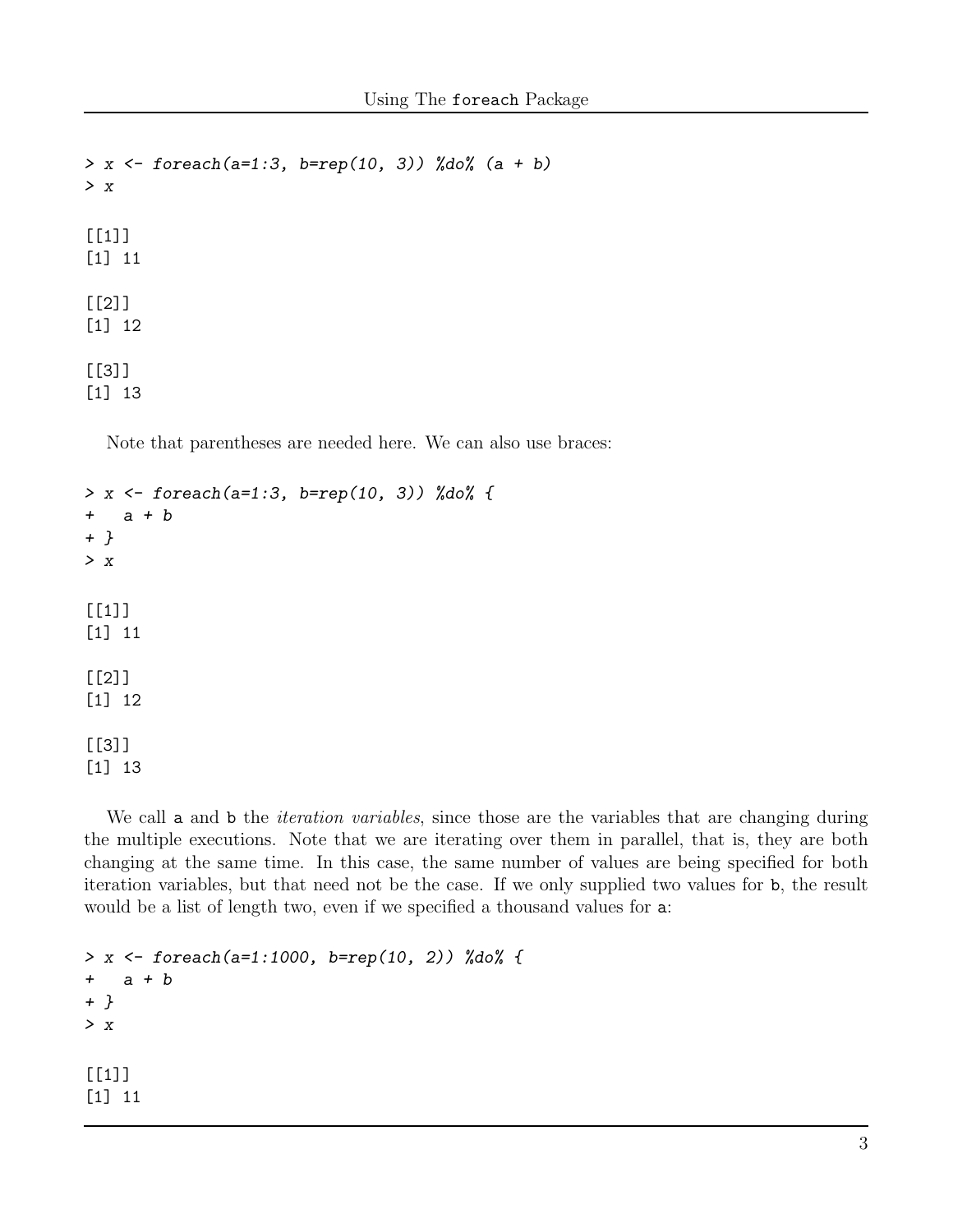[[2]] [1] 12

Note that you can put multiple statements between the braces, and you can use assignment statements to save intermediate values of computations. However, if you use an assignment as a way of communicating between the different executions of your loop, then your code won't work correctly in parallel, which we will discuss later.

#### 3 The .combine Option

So far, all of our examples have returned a list of results. This is a good default, since a list can contain any R object. But sometimes we'd like the results to be returned in a numeric vector, for example. This can be done by using the .combine option to foreach:

```
> x \leftarrow foreach(i=1:3, .combine='c') %do% exp(i)
> x
```

```
[1] 2.718282 7.389056 20.085537
```
The result is returned as a numeric vector, because the standard R c function is being used to concatenate all the results. Since the exp function returns numeric values, concatenating them with the c function will result in a numeric vector of length three.

What if the R expression returns a vector, and we want to combine those vectors into a matrix? One way to do that is with the cbind function:

```
> x <- foreach(i=1:4, .combine='cbind') %do% rnorm(4)
> x
     result.1 result.2 result.3 result.4
[1,] 1.351555 0.6232773 1.3019642 0.4170242
[2, ] -1.032726 \quad 1.5233215 \quad -1.6029630 \quad -0.8573203[3,] 1.399842 -0.1439332 0.1347221 0.2907462
[4,] 1.343903 1.7250600 1.4653007 0.2795696
```
This generates four vectors of four random numbers, and combines them by column to produce a 4 by 4 matrix.

We can also use the "<sup>+"</sup> or "<sup>\*"</sup> functions to combine our results: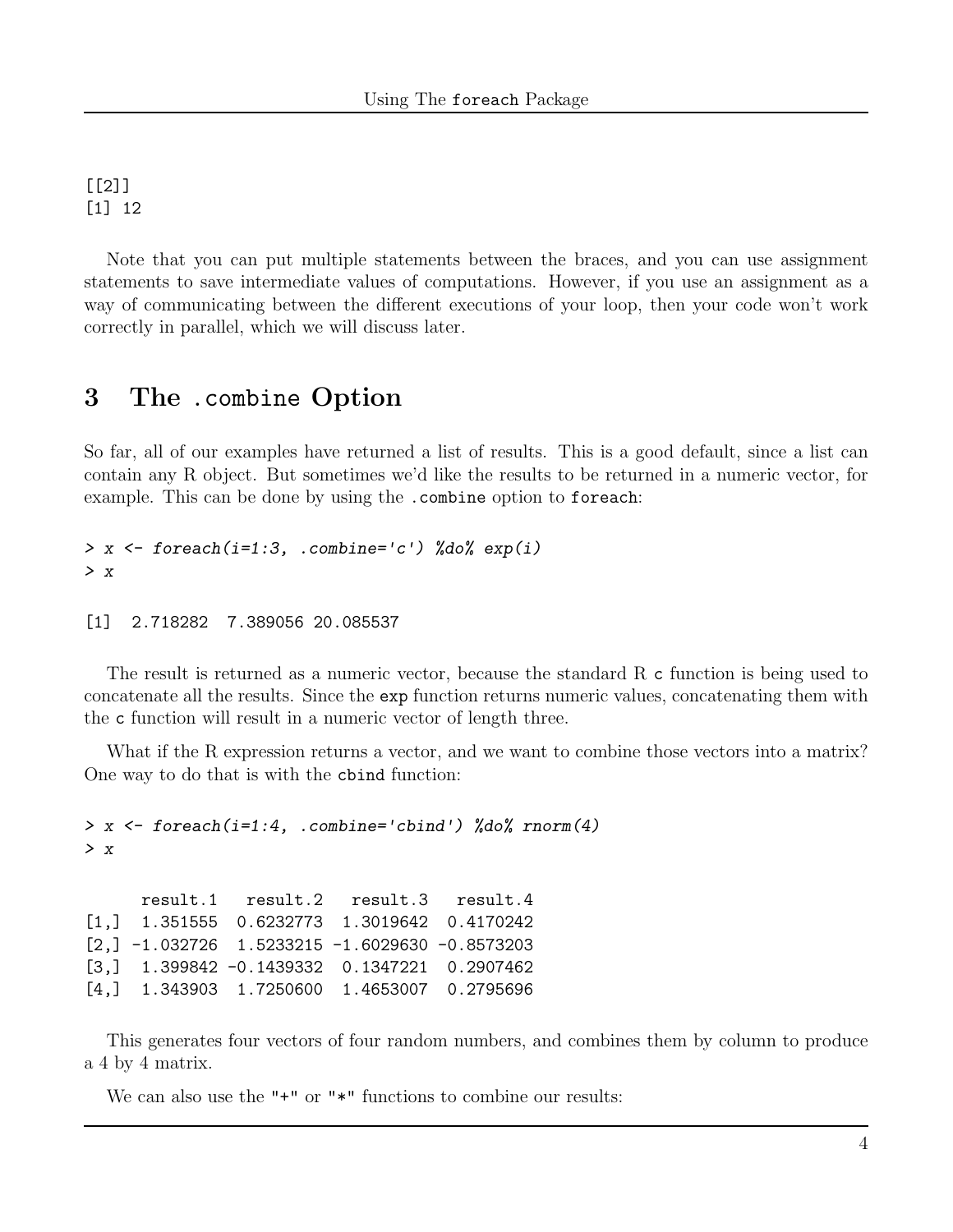```
> x \leftarrow foreach(i=1:4, .combine='+') %do% rnorm(4)
> x
```
[1] 1.5254557 1.3097943 1.2194425 0.2710834

You can also specify a user-written function to combine the results. Here's an example that throws away the results:

```
> cfun <- function(a, b) NULL
> x <- foreach(i=1:4, .combine='cfun') %do% rnorm(4)
> x
```
NULL

Note that this cfun function takes two arguments. The foreach function knows that the functions c, cbind, and rbind take many arguments, and will call them with up to 100 arguments (by default) in order to improve performance. But if any other function is specified (such as "+"), it assumes that it only takes two arguments. If the function does allow many arguments, you can specify that using the .multicombine argument:

```
> cfun <- function(...) NULL
> x <- foreach(i=1:4, .combine='cfun', .multicombine=TRUE) %do% rnorm(4)
> x
```
NULL

If you want the combine function to be called with no more than 10 arguments, you can specify that using the .maxcombine option:

```
> cfun <- function(...) NULL
> x <- foreach(i=1:4, .combine='cfun', .multicombine=TRUE, .maxcombine=10) %do% rnorm(4)
> x
```
NULL

The .inorder option is used to specify whether the order in which the arguments are combined is important. The default value is TRUE, but if the combine function is "+", you could specify . inorder to be FALSE. Actually, this option is important only when executing the R expression in parallel, since results are always computed in order when running sequentially. This is not necessarily true when executing in parallel, however. In fact, if the expressions take very different lengths of time to execute, the results could be returned in any order. Here's a contrived example, that executes the tasks in parallel to demonstrate the difference. The example uses the Sys.sleep function to cause the earlier tasks to take longer to execute: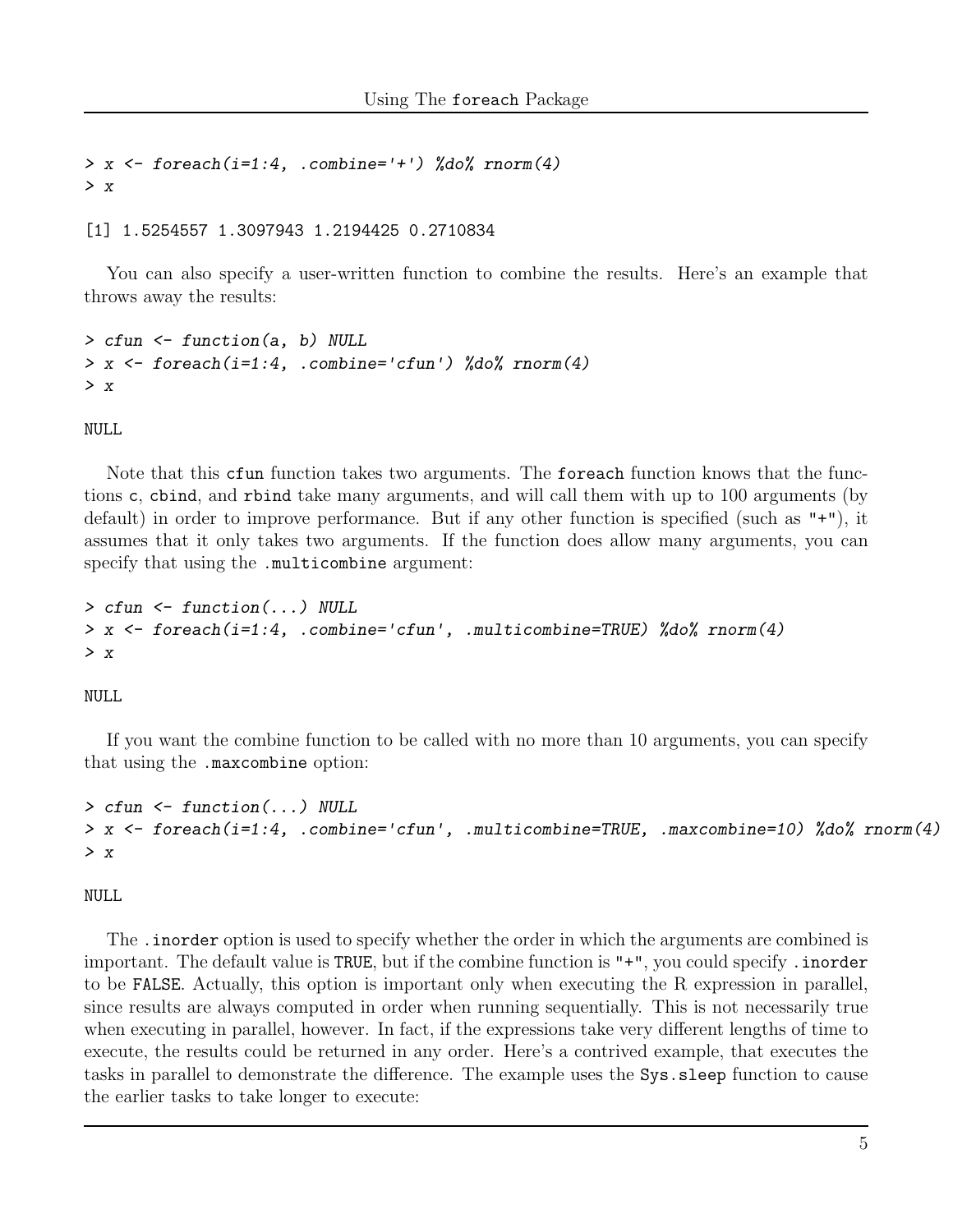```
> foreach(i=4:1, .combine='c') %dopar% {
+ Sys.sleep(3 * i)
+ i
+ }
[1] 4 3 2 1
> foreach(i=4:1, .combine='c', .inorder=FALSE) %dopar% {
+ Sys.sleep(3 * i)
+ i+ }
[1] 4 3 2 1
```
The results of the first of these two examples is guaranteed to be the vector  $c(4, 3, 2, 1)$ . The second example will return the same values, but they will probably be in a different order.

### 4 Iterators

The values for the iteration variables don't have to be specified with only vectors or lists. They can be specified with an *iterator*, many of which come with the **iterators** package. An iterator is an abstract source of data. A vector isn't itself an iterator, but the foreach function automatically creates an iterator from a vector, list, matrix, or data frame, for example. You can also create an iterator from a file or a data base query, which are natural sources of data. The iterators package supplies a function called **irnorm** which can return a specified number of random numbers for each time it is called. For example:

```
> library(iterators)
> x <- foreach(a=irnorm(4, count=4), .combine='cbind') %do% a
> xresult.1 result.2 result.3 result.4
[1,] -1.7992459 0.85084063 0.351467 -1.20868323
[2,] -0.8089281 0.10092257 -2.117670 -1.48513397
[3,] 0.4181688 0.07542421 1.736923 0.04768997
[4,] 0.5572881 1.44756863 -0.472646 -0.26753459
```
This becomes useful when dealing with large amounts of data. Iterators allow the data to be generated on-the-fly, as it is needed by your operations, rather than requiring all of the data to be generated at the beginning.

For example, let's say that we want to sum together a thousand random vectors: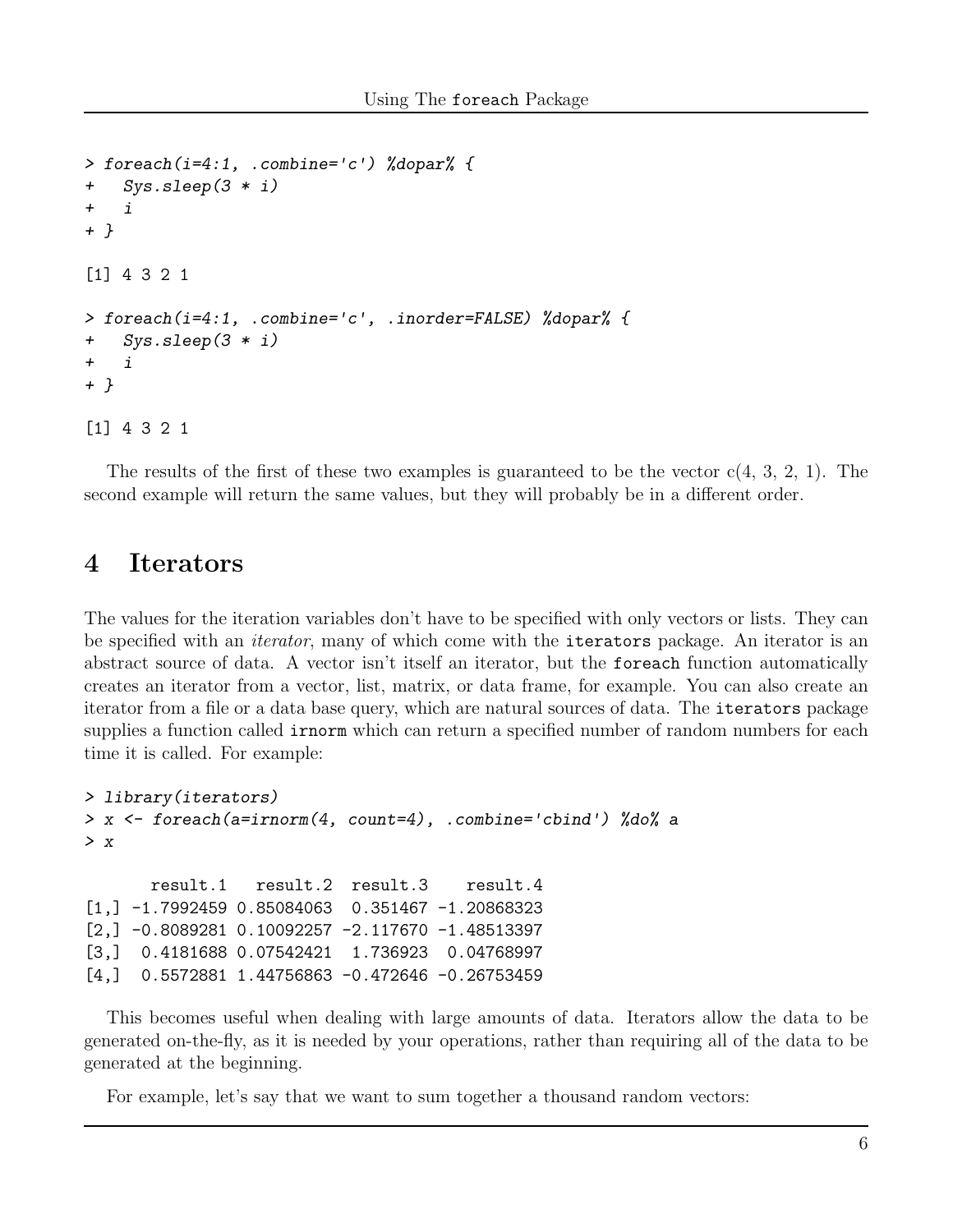```
> set.seed(123)
> x <- foreach(a=irnorm(4, count=1000), .combine='+') %do% a
> x
```
[1] 9.097676 -13.106472 14.076261 19.252750

This uses very little memory, since it is equivalent to the following while loop:

```
> set.seed(123)
> x < - numeric(4)
> i < -0> while (i < 1000) {
+ x \leftarrow x + rnorm(4)+ i <- i + 1
+ }
> x
```
[1] 9.097676 -13.106472 14.076261 19.252750

This could have been done using the icount function, which generates the values from one to 1000:

```
> set.seed(123)
> x <- foreach(icount(1000), .combine='+') %do% rnorm(4)
> x
```
[1] 9.097676 -13.106472 14.076261 19.252750

but sometimes it's preferable to generate the actual data with the iterator (as we'll see later when we execute in parallel).

In addition to introducing the icount function from the iterators package, the last example also used an unnamed argument to the foreach function. This can be useful when we're not intending to generate variable values, but only controlling the number of times that the R expression is executed.

There's a lot more that I could say about iterators, but for now, let's move on to parallel execution.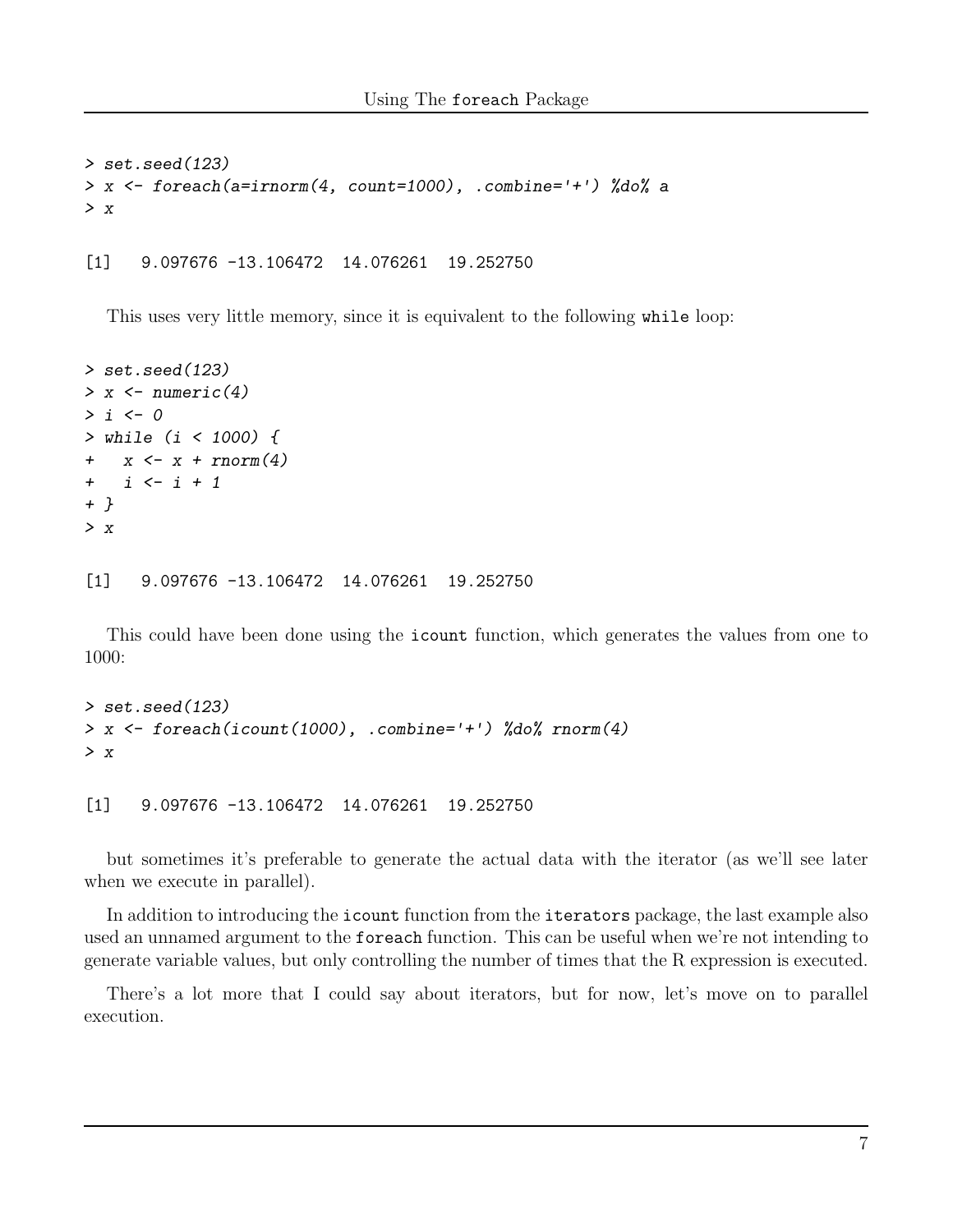## 5 Parallel Execution

Although foreach can be a useful construct in its own right, the real point of the foreach package is to do parallel computing. To make any of the previous examples run in parallel, all you have to do is to replace %do% with %dopar%. But for the kinds of quick running operations that we've been doing, there wouldn't be much point to executing them in parallel. Running many tiny tasks in parallel will usually take more time to execute than running them sequentially, and if it already runs fast, there's no motivation to make it run faster anyway. But if the operation that we're executing in parallel takes a minute or longer, there starts to be some motivation.

#### 5.1 Parallel Random Forest

Let's take random forest as an example of an operation that can take a while to execute. Let's say our inputs are the matrix x, and the factor y:

> x <- matrix(runif(500), 100)  $> y \leftarrow \text{gl}(2, 50)$ 

We've already loaded the foreach package, but we'll also need to load the randomForest package:

> library(randomForest)

If we want want to create a random forest model with a 1000 trees, and our computer has four cores in it, we can split up the problem into four pieces by executing the randomForest function four times, with the ntree argument set to 250. Of course, we have to combine the resulting randomForest objects, but the randomForest package comes with a function called combine that does just that.

Let's do that, but first, we'll do the work sequentially:

```
> rf <- foreach(ntree=rep(250, 4), .combine=combine) %do%
+ randomForest(x, y, ntree=ntree)
> rf
Call:
randomForest(x = x, y = y, ntree = ntree)
               Type of random forest: classification
                     Number of trees: 1000
No. of variables tried at each split: 2
```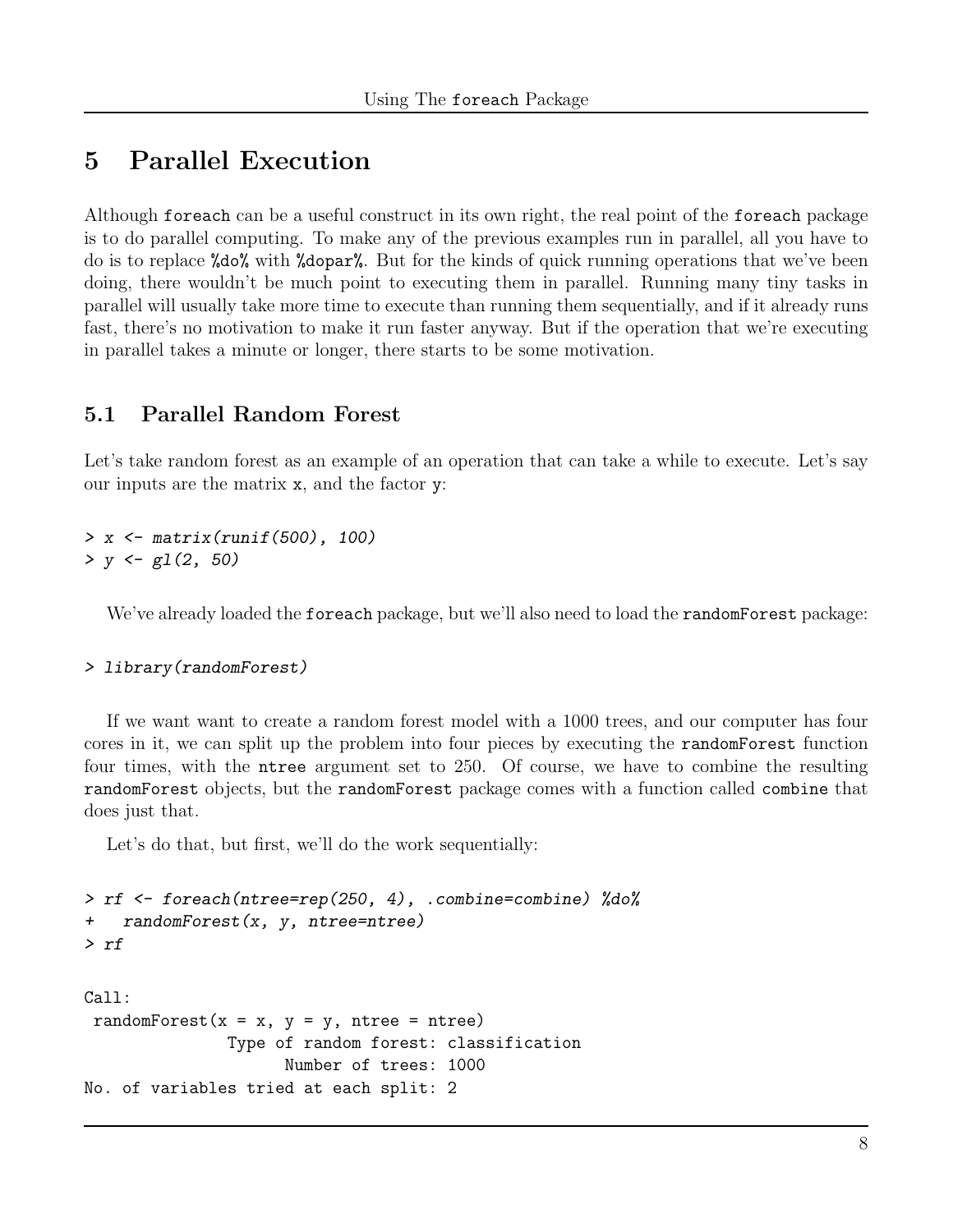To run this in parallel, we need to change %do%, but we also need to use another foreach option called .packages to tell the foreach package that the R expression needs to have the randomForest package loaded in order to execute successfully. Here's the parallel version:

```
> rf <- foreach(ntree=rep(250, 4), .combine=combine, .packages='randomForest') %dopar%
+ randomForest(x, y, ntree=ntree)
> rf
Call:
```

```
randomForest(x = x, y = y, ntree = ntree)
               Type of random forest: classification
                     Number of trees: 1000
No. of variables tried at each split: 2
```
If you've done any parallel computing, particularly on a cluster, you may wonder why I didn't have to do anything special to handle x and y. The reason is that the **"dopar"** function noticed that those variables were referenced, and that they were defined in the current environment. In that case %dopar% will automatically export them to the parallel execution workers once, and use them for all of the expression evaluations for that foreach execution. That is true for functions that are defined in the current environment as well, but in this case, the function is defined in a package, so we had to specify the package to load with the .packages option instead.

### 5.2 Parallel Apply

Now let's take a look at how to make a parallel version of the standard R apply function. The apply function is written in R, and although it's only about 100 lines of code, it's a bit difficult to understand on a first reading. However, it all really comes down two for loops, the slightly more complicated of which looks like:

```
> applyKernel <- function(newX, FUN, d2, d.call, dn.call=NULL, ...) {
+ ans <- vector("list", d2)
+ for(i in 1:d2) {
+ tmp <- FUN(array(newX[,i], d.call, dn.call), ...)
+ if(!is.null(tmp)) ans[[i]] <- tmp
+ }
+ ans
+ }
> applyKernel(matrix(1:16, 4), mean, 4, 4)
[[1]]
[1] 2.5
```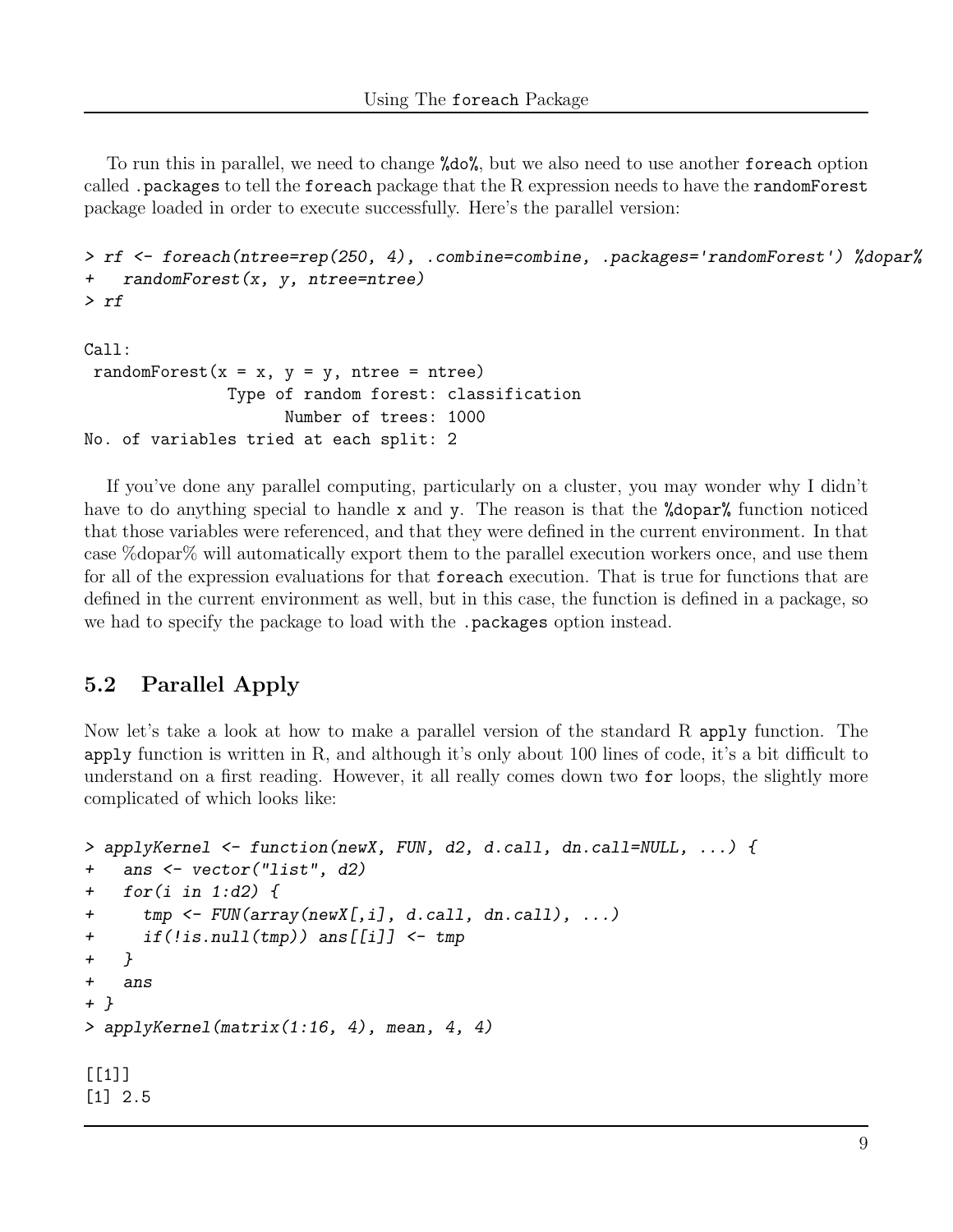[[2]] [1] 6.5 [[3]] [1] 10.5 [[4]]

[1] 14.5

I've turned this into a function, because otherwise, R will complain that I'm using "..." in an invalid context.

This could be executed using foreach as follows:

```
> applyKernel <- function(newX, FUN, d2, d.call, dn.call=NULL, ...) {
+ foreach(i=1:d2) %dopar%
+ FUN(array(newX[,i], d.call, dn.call), ...)
+ }
> applyKernel(matrix(1:16, 4), mean, 4, 4)
[[1]]
[1] 2.5
[[2]]
[1] 6.5
[[3]]
[1] 10.5
[[4]]
[1] 14.5
```
But this approach will cause the entire newX array to be sent to each of the parallel execution workers. Since each task needs only one column of the array, we'd like to avoid this extra data communication.

One way to solve this problem is to use an iterator that iterates over the matrix by column:

```
> applyKernel <- function(newX, FUN, d2, d.call, dn.call=NULL, ...) {
+ foreach(x=iter(newX, by='col')) %dopar%
+ FUN(array(x, d.call, dn.call), ...)
```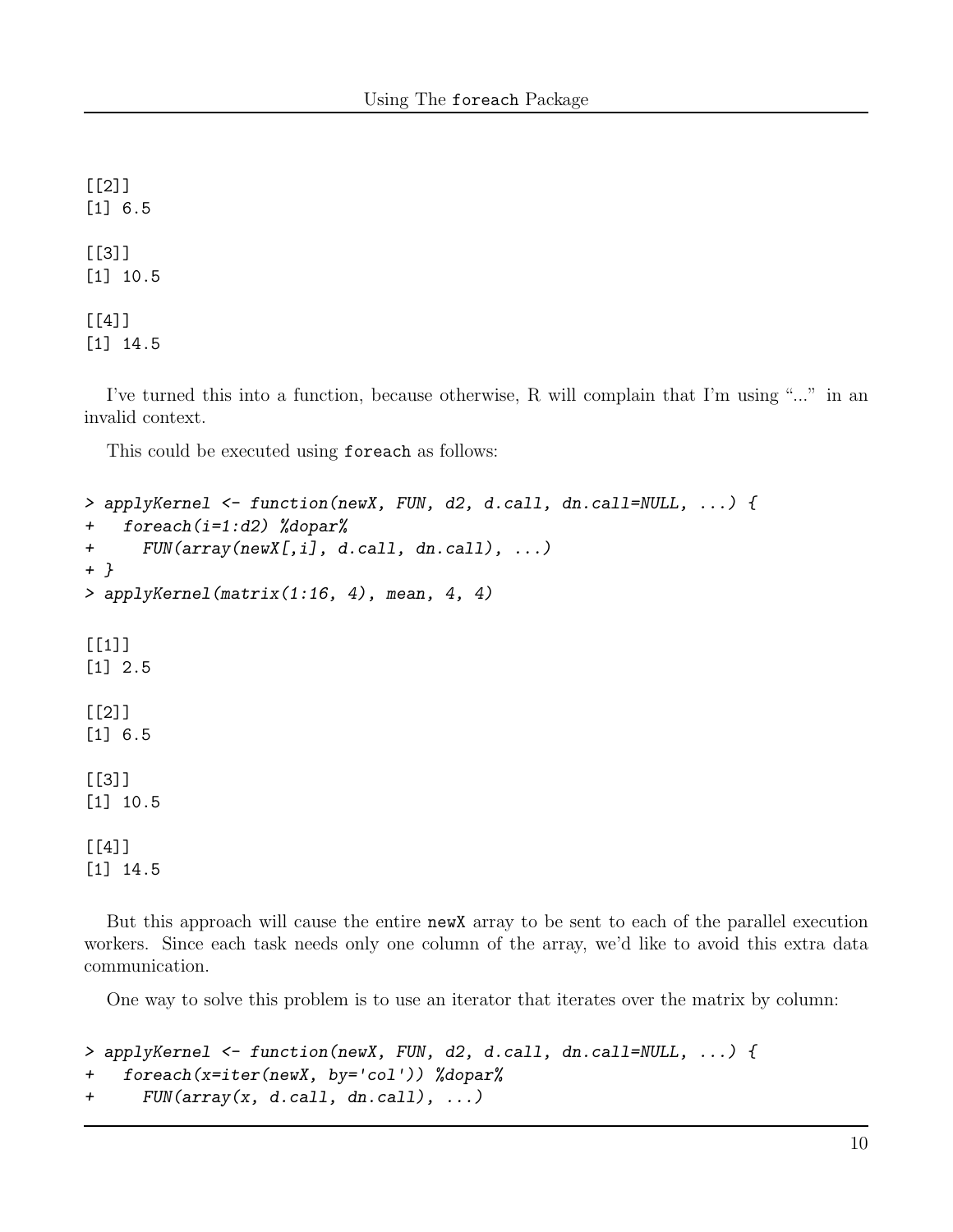```
+ }
> applyKernel(matrix(1:16, 4), mean, 4, 4)
[[1]]
[1] 2.5
[[2]]
[1] 6.5
[[3]]
[1] 10.5
[[4]]
[1] 14.5
```
Now we're only sending any given column of the matrix to one parallel execution worker. But it would be even more efficient if we sent the matrix in bigger chunks. To do that, we use a function called iblkcol that returns an iterator that will return multiple columns of the original matrix. That means that the R expression will need to execute the user's function once for every column in its submatrix.

```
> applyKernel <- function(newX, FUN, d2, d.call, dn.call=NULL, ...) {
+ foreach(x=iblkcol(newX, 3), .combine='c', .packages='foreach') %dopar% {
+ foreach(i=1:ncol(x)) %do% FUN(array(x[,i], d.call, dn.call), ...)
+ }
+ }
> applyKernel(matrix(1:16, 4), mean, 4, 4)
[1]]
[1] 2.5
[[2]]
[1] 6.5
[[3]]
[1] 10.5
[[4]]
[1] 14.5
```
Note the use of the %do% inside the %dopar% to call the function on the columns of the submatrix x. Now that we're using %do% again, it makes sense for the iterator to be an index into the matrix x, since %do% doesn't need to copy x the way that %dopar% does.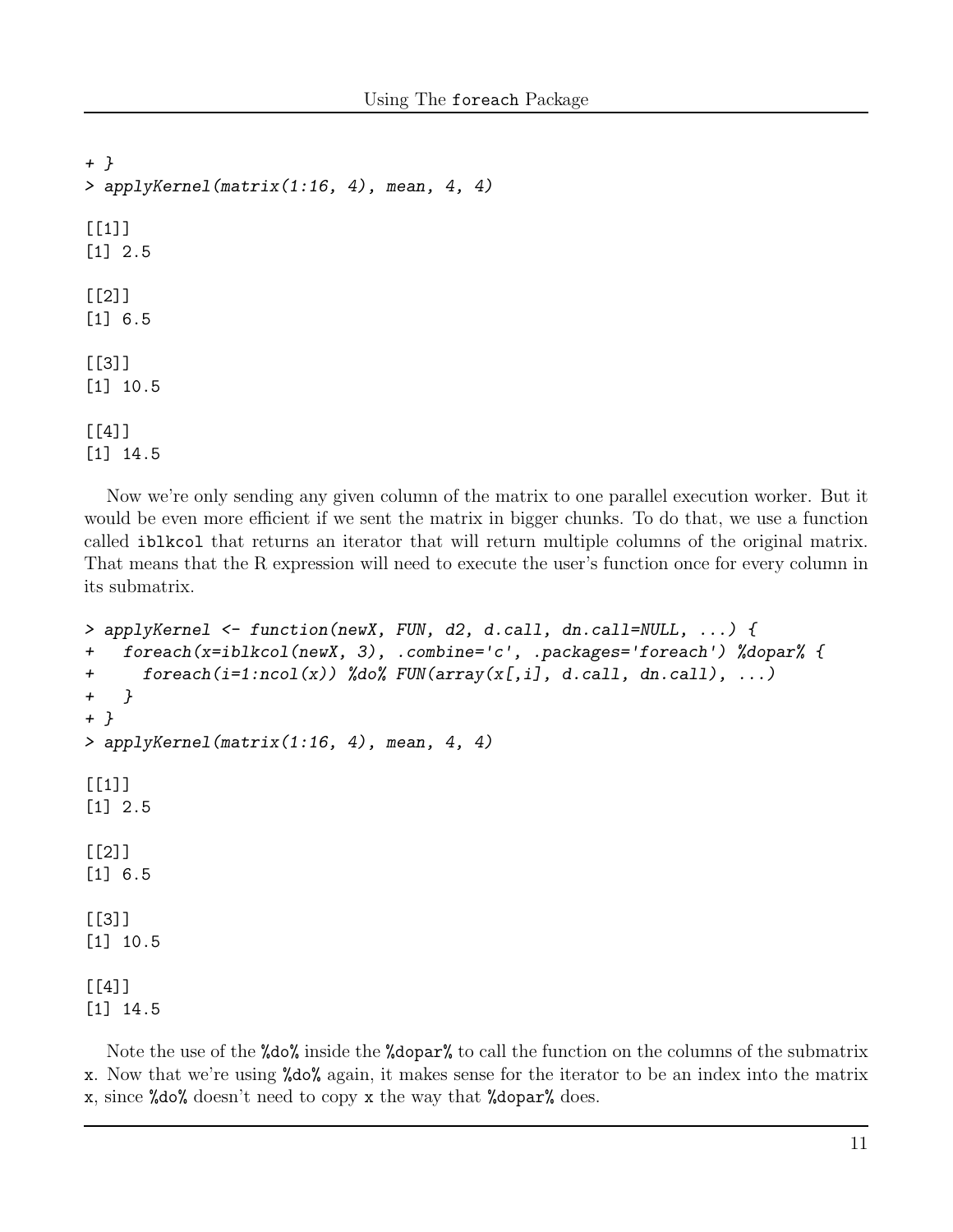### 6 List Comprehensions

If you're familar with the Python programming language, it may have occurred to you that the foreach package provides something that is not too different from Python's list comprehensions. In fact, the foreach package also includes a function called when which can prevent some of the evaluations from happening, very much like the "if" clause in Python's list comprehensions. For example, you could filter out negative values of an iterator using when as follows:

```
> x <- foreach(a=irnorm(1, count=10), .combine='c') %:% when(a >= 0) %do% sqrt(a)
> x
```

```
[1] 1.0553077 0.5392918 0.7645755
```
I won't say much on this topic, but I can't help showing how foreach with when can be used to write a simple quick sort function, in the classic Haskell fashion:

```
> qsort \leq function(x) {
+ n \leftarrow length(x)+ if (n == 0) {
+ x
+ } else {
+ p \leq sample(n, 1)
+ smaller \leq foreach(y=x[-p], .combine=c) %:% when(y \leq x[p]) %do% y
+ larger <- foreach(y=x[-p], .combine=c) %:% when(y > x[p]) %do% y
+ c(qsort(smaller), x[p], qsort(larger))
+ }
+ }
> qsort(runif(12))
 [1] 0.04440530 0.05022171 0.11479983 0.21219047 0.34206449 0.36032454
 [7] 0.36215118 0.58724007 0.60025134 0.66297912 0.83644167 0.98191059
```
Not that I recommend this over the standard R sort function. But it's a pretty interesting example use of foreach.

# 7 Conclusion

Much of parallel computing comes to doing three things: splitting the problem into pieces, executing the pieces in parallel, and combining the results back together. Using the foreach package, the